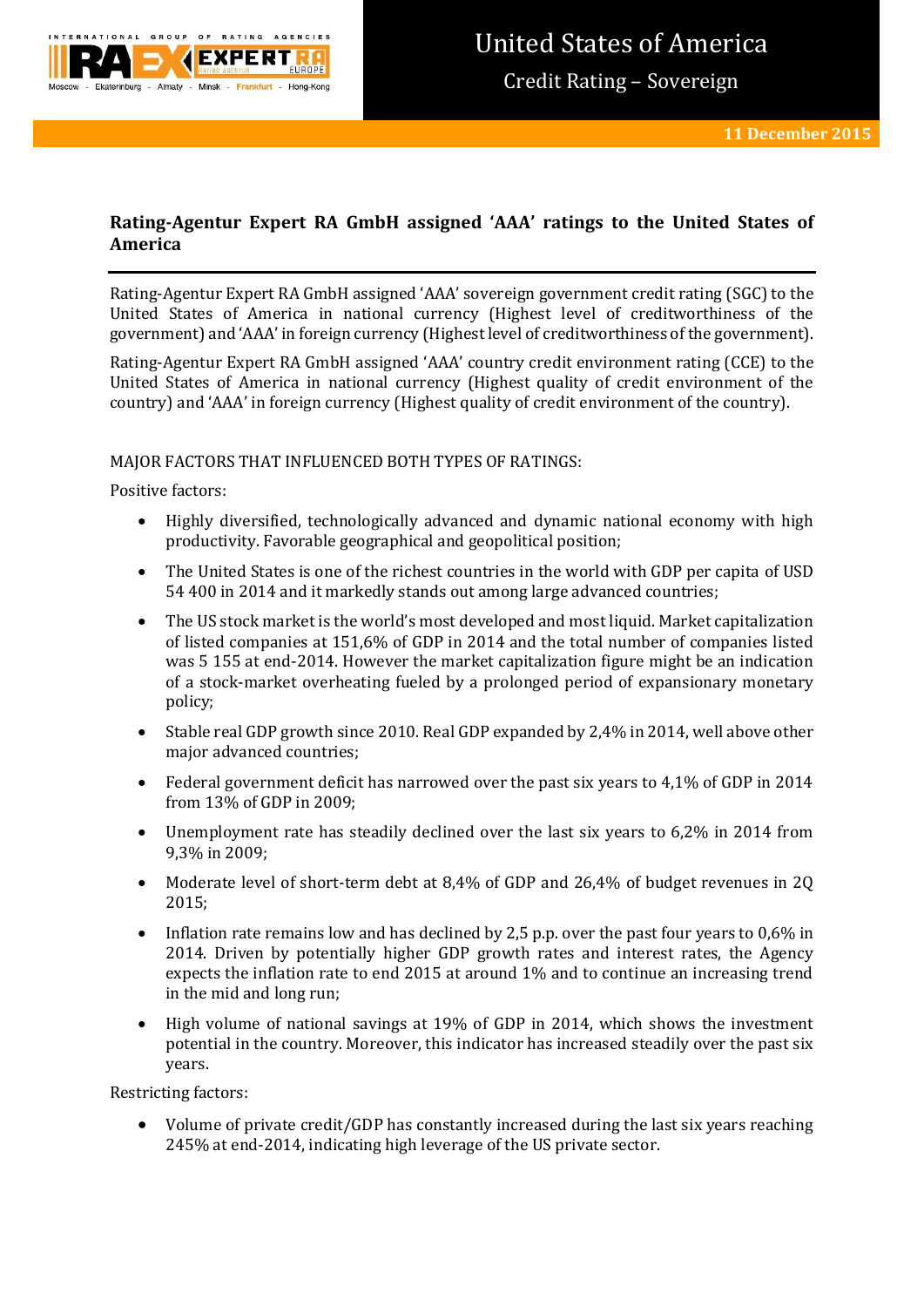

Negative factors:

- High government debt load at 104,8% of GDP and 331,4% of budget revenues by end-2014. These metrics have worsened over the past six years increasing by 19p.p. and 28p.p. respectively;
- Lack of a sustainable agreement between branches of the government on fiscal policies and public finances.

Support factors:

- The US has a strong financial system that affects other countries. US Treasury bonds serve as international benchmark fixed income securities (Exceptionally strong support factor);
- The country has a very strong and important global reserve currency (USD) (Moderate support factor);
- Participation in strong currency/economic unions (NAFTA, OECD) (Moderate support factor).

## ADDITIONAL FACTORS THAT INFLUENCED CCE RATINGS:

Positive factors:

- High quality and large variety of instruments on the financial market;
- $\bullet$  High quality of investor's protection the US is ranked 35<sup>th</sup> out of 180 in protecting interests of minority investors according to the WB Doing Business 2016 report;
- Real interest rates remain low (1,8% in 2014), although have increased steadily in the wake of the declining inflation. However, the Agency expects real interest rates to resume a downward trend in the mid term as a result of higher inflation;
- Stock market has significantly increased over the last six years. However this might indicate an overheating of the equity market fueled by expansionary monetary policy.

Negative factors:

• Significant level of private sector debt/GDP (256% in 2014).

## SENSITIVITY ASSESSMENT:

The following developments could lead to a downgrade:

- Increase of the fiscal deficit to figures observed prior to 2010 as a result of lower than expected fiscal revenues or unexpected contingent expenses;
- Sharp deterioration of government debt metrics.

"The ratings of the United States of America are supported by its technologically advanced, diversified and rich economy, as well as global reserve status of the US dollar and the global importance of US financial markets. The country has demonstrated sound macroeconomic indicators since 2010, although high government debt remains the major credit risk. Low oil prices since mid-2014 have contributed to a robust internal consumption that translated into strong GDP growth and low unemployment at 5,6% in 2014. The legislative and the executive branches in late October 2015 agreed on suspension of the government debt ceiling until 2017. This could weaken government debt metrics in the short- and mid-run, but long-term fiscal and debt dynamics will be clearer after November 2016 presidential elections." – Clarified Gustavo Angel, Expert of Rating-Agentur Expert RA GmbH.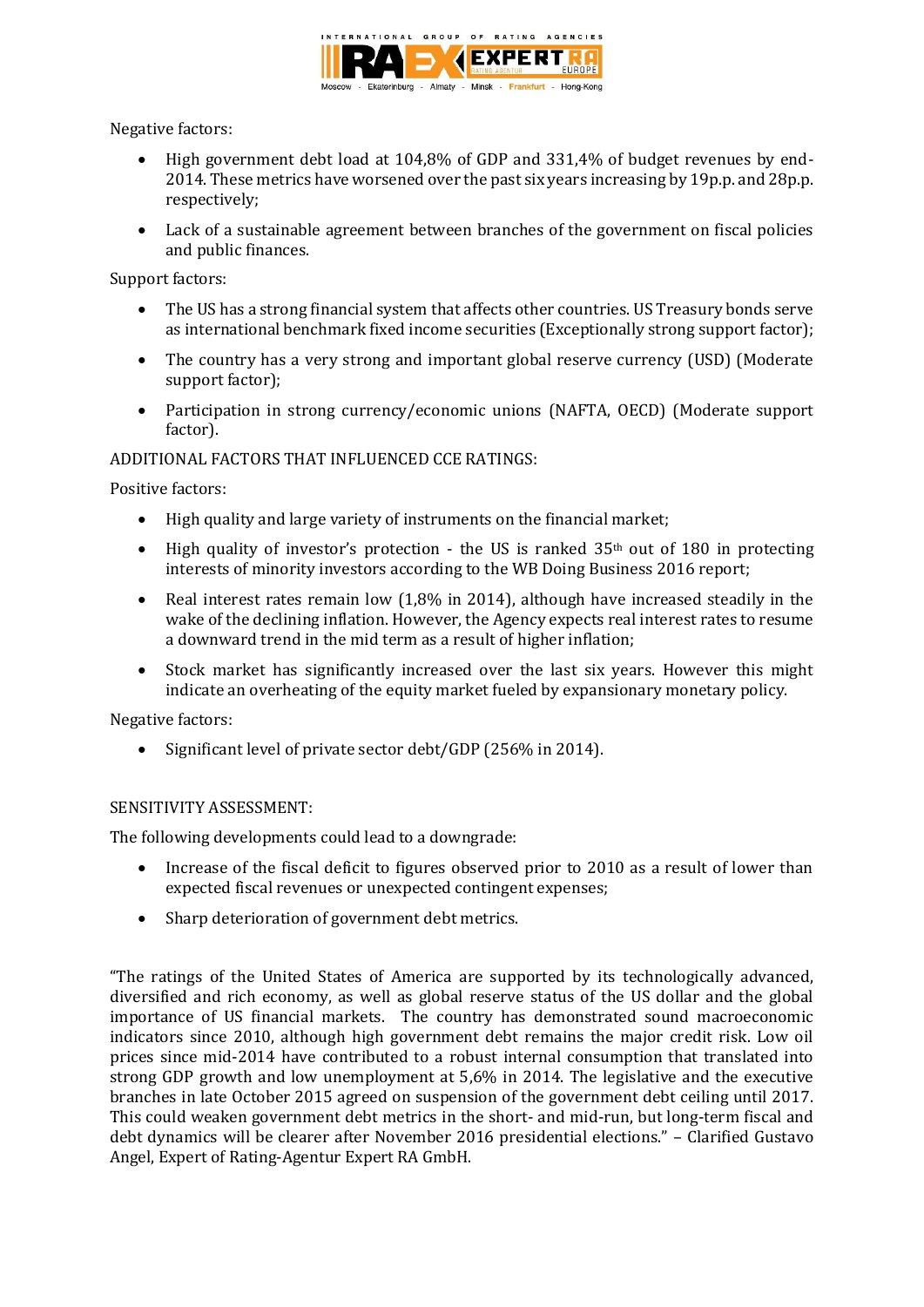

Responsible expert: Gustavo Angel, Expert of Rating-Agentur Expert RA GmbH Reviewer: Hector Alvarez, Expert of Rating-Agentur Expert RA GmbH

Research report on the United States is available at: [http://raexpert.eu/reports/Research\\_report\\_USA\\_11.12.2015.pdf](http://raexpert.eu/reports/Research_report_USA_11.12.2015.pdf)

Next scheduled rating publication: TBD in December 2015. Approximate date of the next scheduled rating publication is 3 June 2016.

For further information contact:

**Rating-Agentur Expert RA GmbH** Walter-Kolb-Strasse 9-11 60594 Frankfurt am Main, Germany +49 (69) 3085-45-00 E-mail[: info@raexpert.eu](mailto:info@raexpert.eu) [www.raexpert.eu](http://raexpert.eu/)